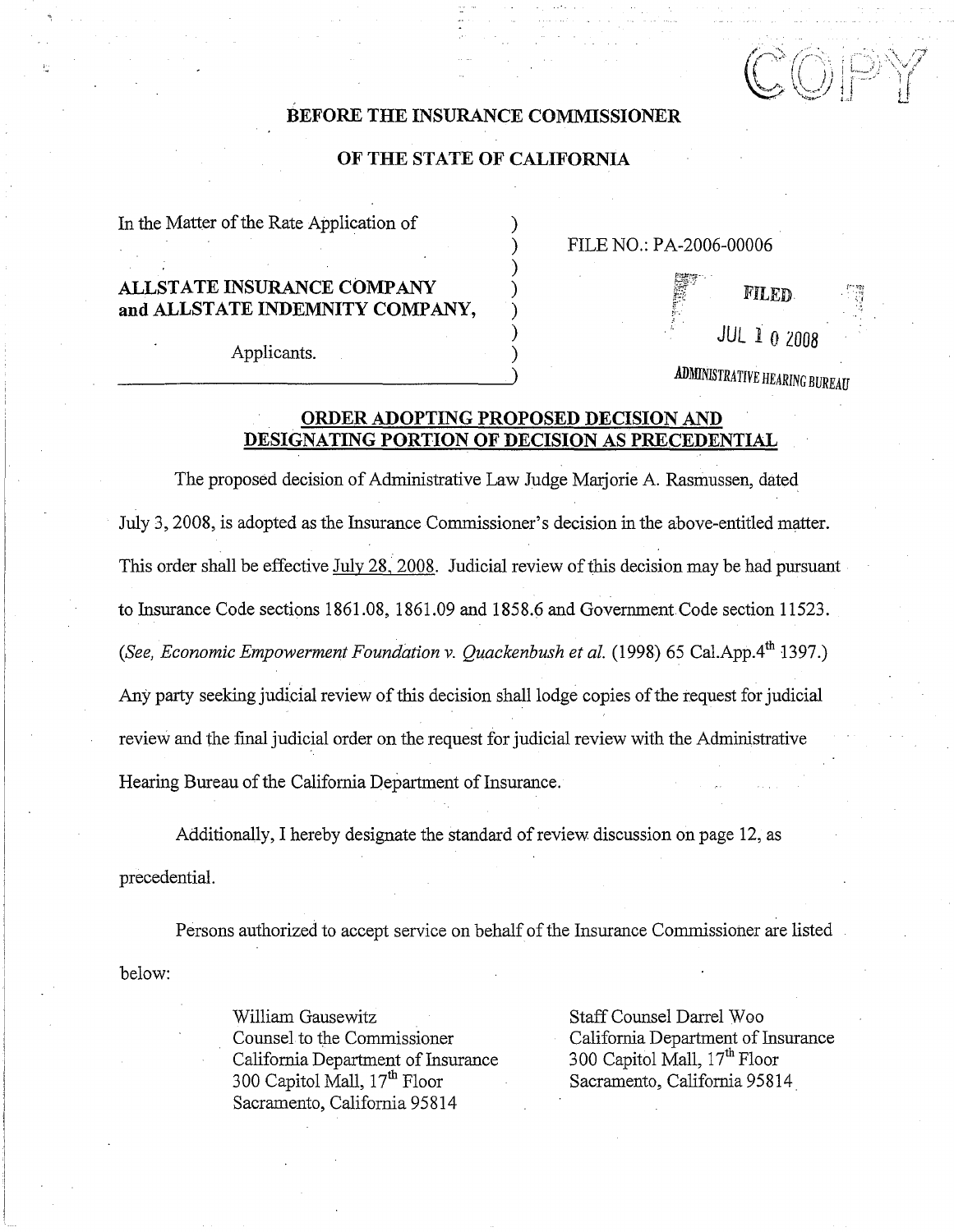Any party seeking judicial review of the Insurance Commissioner's decision shall file the original petition for a writ of administrative mandamus with the court and also shall mail copies of the petition and the final Notice of Entry of Judgment and any writ of administrative mandamus to the Administrative Hearing Bureau of the California Department of Insurance.

2

Dated:  $\sqrt{\frac{Vl}{V}}$ , 2008

**STEVE POIZNER**  Insurance Commissioner

SIEVE FOLLINER<br>
Insurance Commissioner

**WILLIAM GAUSEWITZ**  Counsel to the Commissioner